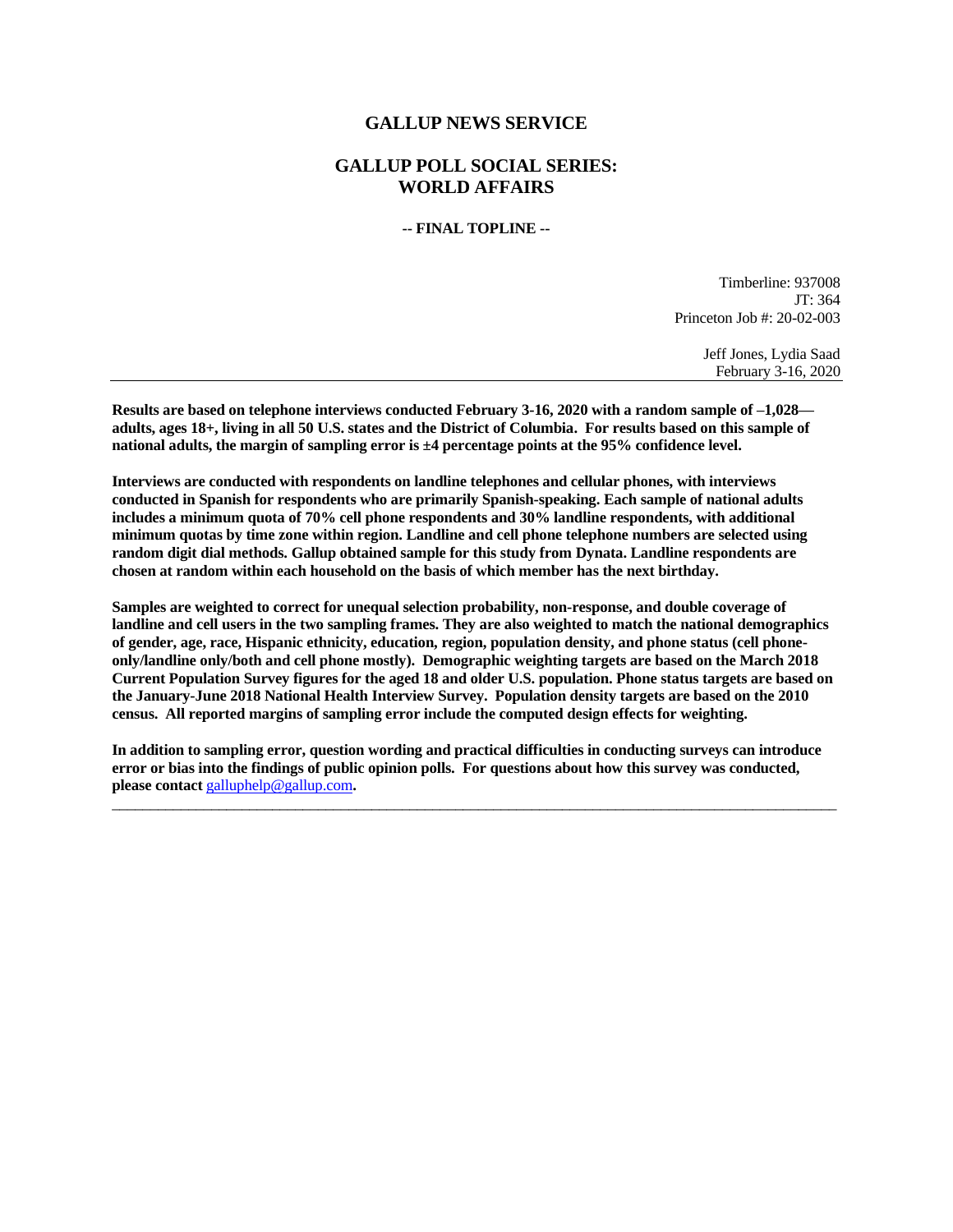Now thinking about the United Nations,

15. Do you think the United Nations is doing a good job or a poor job in trying to solve the problems it has had to face?

|                   | Good job | Poor job | No opinion              |
|-------------------|----------|----------|-------------------------|
| 2020 Feb 3-16     | 43       | 54       | 4                       |
| 2019 Feb 1-10     | 44       | 53       | $\mathfrak{Z}$          |
| 2018 Feb 1-10     | 34       | 60       | 5                       |
| 2017 Feb 1-5 ^    | 37       | 60       | $\overline{\mathbf{3}}$ |
| 2016 Feb 3-7      | 38       | 54       | $\,8$                   |
| 2015 Feb 8-11     | 35       | 57       | $\,$ 8 $\,$             |
| 2014 Feb 6-9      | 35       | 57       | $\,8\,$                 |
| 2013 Feb 25-26 †  | 35       | 50       | 15                      |
| 2012 Feb 2-5      | 32       | 61       | $\boldsymbol{7}$        |
| 2011 Feb 2-5      | 31       | 62       | $\boldsymbol{7}$        |
| 2010 Feb 1-3      | 31       | 64       | $\mathfrak s$           |
| 2009 Feb 9-12     | 26       | 65       | 9                       |
| 2008 Feb 11-14    | 27       | 65       | $\,8\,$                 |
| 2007 Feb 1-4      | 29       | 66       | 5                       |
| 2006 Feb 6-9      | 30       | 64       | $\overline{7}$          |
| 2005 Feb 7-10 ^   | 36       | 61       | $\overline{3}$          |
| 2004 Feb 9-12     | 36       | 60       | $\overline{4}$          |
| 2003 Aug 25-26    | 37       | 60       | $\overline{3}$          |
| 2003 Mar 14-15 ^  | 37       | 58       | 5                       |
| 2003 Jan 23-25    | 50       | 42       | $\,8\,$                 |
| 2002 Oct 21-22 ^  | 43       | 51       | $\sqrt{6}$              |
| 2002 Feb 4-6      | 58       | 36       | $\sqrt{6}$              |
| 2001 Feb 1-4      | 54       | 38       | $\,8\,$                 |
| 2000 May 18-21    | 52       | 43       | 5                       |
| 1996 Feb 23-25    | 46       | 46       | $8\,$                   |
| 1995 Oct 19-22    | 36       | 49       | 15                      |
| 1995 Sep 19-22    | 36       | 49       | 15                      |
| 1995 Aug 28-30    | 35       | 56       | 9                       |
| 1993 Jun 18-21    | 46       | 41       | 14                      |
| 1993 Mar 29-31    | 52       | 44       | $\sqrt{5}$              |
| 1990 Oct 18-21    | 54       | 34       | 12                      |
| 1985 Aug 13-15    | 28       | 54       | 18                      |
| 1985 Feb 15-18    | 38       | 44       | 18                      |
| 1983 Oct 7-10     | 36       | 51       | 13                      |
| 1982 Jun 25-28    | 36       | 49       | 15                      |
| 1980 Sep 12-15    | 31       | 53       | 16                      |
| 1978 Feb 24-27    | 40       | 39       | 21                      |
| 1975 Nov 21-24    | 32       | 51       | 16                      |
| 1971 Oct 29-Nov 2 | 35       | 43       | 22                      |
| 1970 Aug 25-Sep 1 | 44       | 40       | 16                      |
| 1967 Jul 13-18    | 50       | 35       | 16                      |
| 1953 Dec 11-16    | 55       | 30       | 15                      |

^ Asked of a half sample.

† Asked on Gallup Daily tracking survey.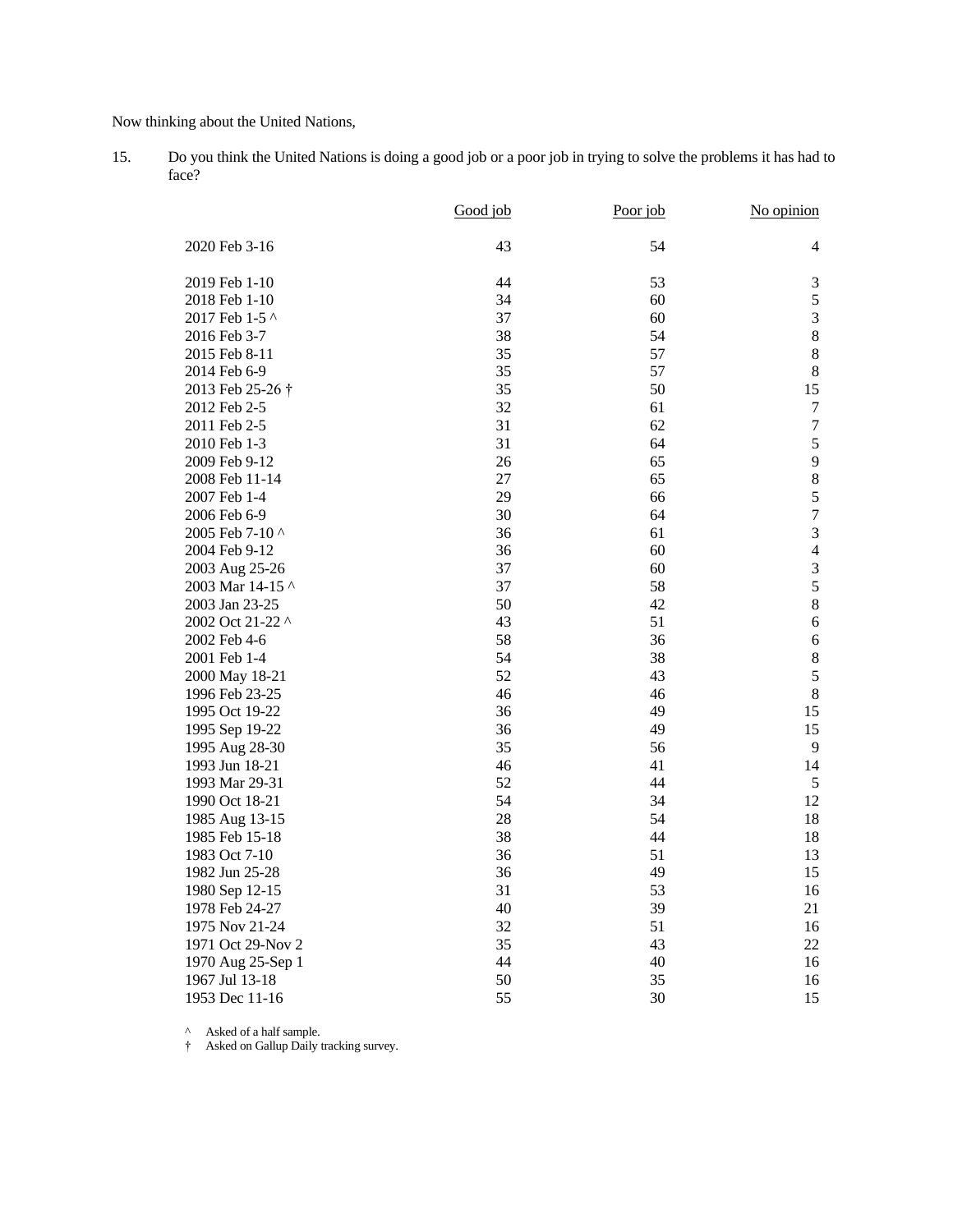16. Now thinking more specifically, which of the following roles would you like to see the United Nations play in world affairs today -- should it play -- [ROTATED: a leading role where all countries are required to follow U.N. policies, a major role, where the U.N. establishes policies, but where individual countries still act separately when they disagree with the U.N., (or should it play) a minor role, with the U.N. serving mostly as a forum for communication between nations, but with no policy making role]?

|                | Leading<br>role | Major<br>role | Minor<br>role | Should<br>not exist<br>(vol.) | Other<br>(vol.) | N <sub>0</sub><br>Opinion |
|----------------|-----------------|---------------|---------------|-------------------------------|-----------------|---------------------------|
| 2020 Feb 3-16  | 24              | 40            | 33            |                               | ∗               | 2                         |
| 2014 Feb 6-9   | 25              | 37            | 32            |                               | 2               | 3                         |
| 2009 Feb 9-12  | 26              | 38            | 30            |                               |                 | 5                         |
| 2008 Feb 11-14 | 26              | 42            | 27            | 2                             | ∗               | 2                         |
| 2007 Feb 1-4   | 29              | 46            | 22            | *                             | $\ast$          | $\overline{2}$            |
| 2006 Feb 6-9   | 26              | 42            | 28            |                               |                 | 2                         |
| 2005 Feb 7-10  | 21              | 47            | 27            |                               |                 | 3                         |
| 2004 Feb 9-12  | 24              | 45            | 28            |                               | $\ast$          | 2                         |
| 2001 Feb 1-4   | 19              | 49            | 28            | *                             |                 | 3                         |
|                |                 |               |               |                               |                 |                           |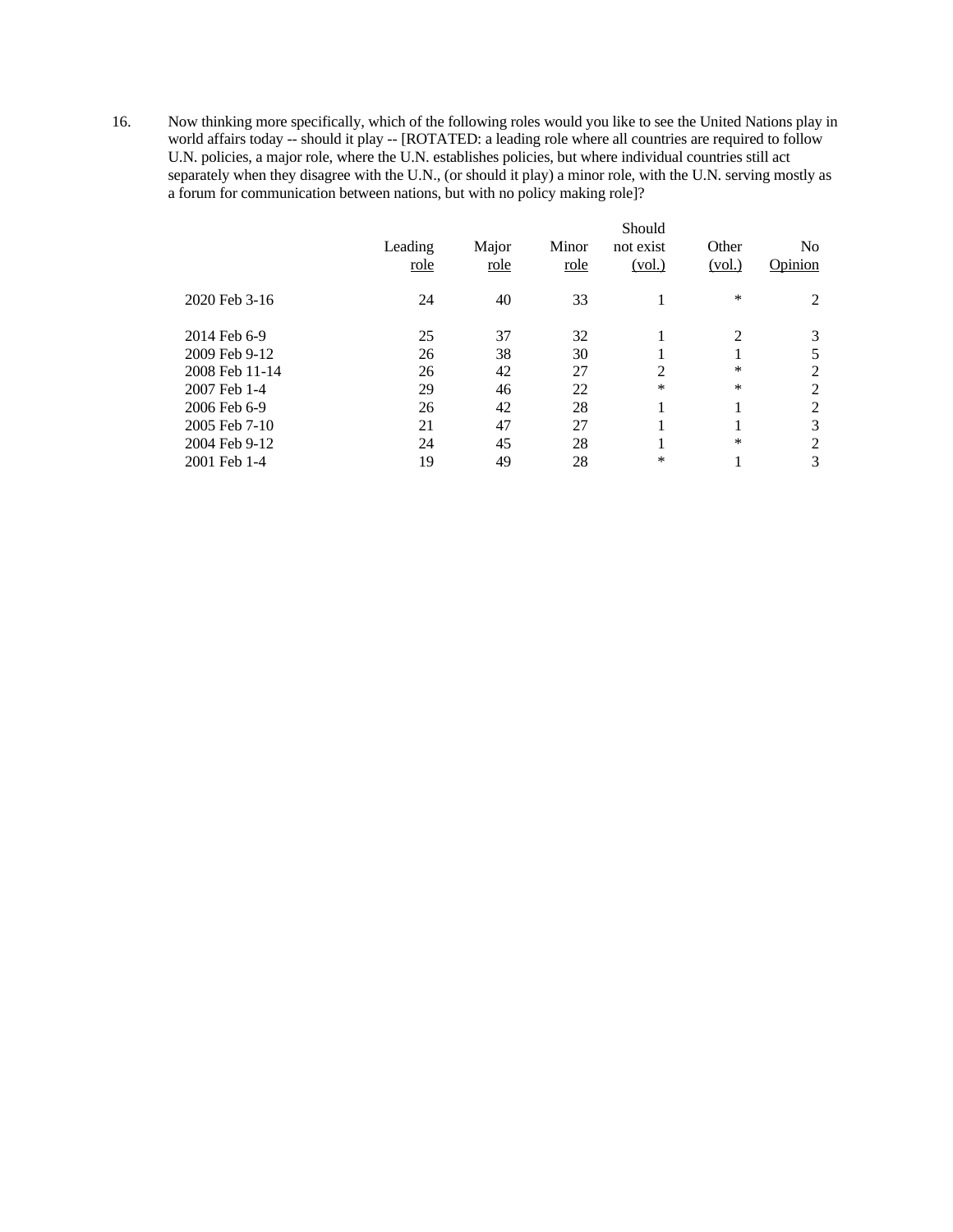#### **GALLUP POLL SOCIAL SURVEY February 2020 Public Release Data**

### **QN15: Job UN Doing BY Total + Gender + Race I + Age + Education + Party I.D. + Ideology**

|                    |              |       | Gender |        | Race I |           | Age   |           |       | Education |         |         | Party I.D.      |                            |                 | Ideology  |          |         |
|--------------------|--------------|-------|--------|--------|--------|-----------|-------|-----------|-------|-----------|---------|---------|-----------------|----------------------------|-----------------|-----------|----------|---------|
|                    |              |       |        |        |        |           |       |           |       | College   | Some    |         |                 | HS Grad Republica Independ |                 | Conserval |          |         |
|                    |              | Total | Male   | Female | White  | Non-white | 18-34 | $35 - 54$ | $55+$ | Grad      | College | or Less |                 | ent                        | Democrat        | tive      | Moderate | Liberal |
| <b>Total</b>       | Unweighted n | 1028  | 551    | 477    | 766    | 234       | 187   | 266       | 556   | 463       | 344     | 208     | 368             | 366                        | 269             | 431       | 350      | 218     |
|                    | Weighted n   | 1028  | 512    | 516    | 680    | 332       | 292   | 313       | 405   | 351       | 296     | 375     | 337             | 403                        | 262             | 423       | 344      | 232     |
| Good job           |              | 438   | 177    | 261    | 261    | 171       | 150   | 134       | 147   | 146       | 112     | 177     | 97              | 169                        | 153             | 125       | 173      | 119     |
|                    |              | 43%   | 35%    | 51%    | 38%    | 52%       | 51%   | 43%       | 36%   | 42%       | 38%     | 47%     | 29%             | 42%                        | 58%             | 30%       | 50%      | 51%     |
| Poor job           |              | 553   | 318    | 236    | 395    | 153       | 130   | 172       | 243   | 191       | 176     | 184     | 229             | 220                        | 100             | 283       | 164      | 99      |
|                    |              | 54%   | 62%    | 46%    | 58%    | 46%       | 44%   | 55%       | 60%   | 54%       | 59%     | 49%     | 68%             | 55%                        | 38%             | 67%       | 48%      | 43%     |
| Don't know/Refused |              | 36    | 17     | 19     | 24     |           | 13    |           | 15    | 14        | 8       | 14      | 12 <sub>1</sub> | 14                         | 10 <sup>1</sup> | 14        |          | 14      |
|                    |              | 4%    | 3%     | 4%     | 4%     | 2%        | 4%    | 2%        | 4%    | 4%        | 3%      | 4%      | 4%              | 3%                         | 4%              | 3%        | 2%       | 6%      |